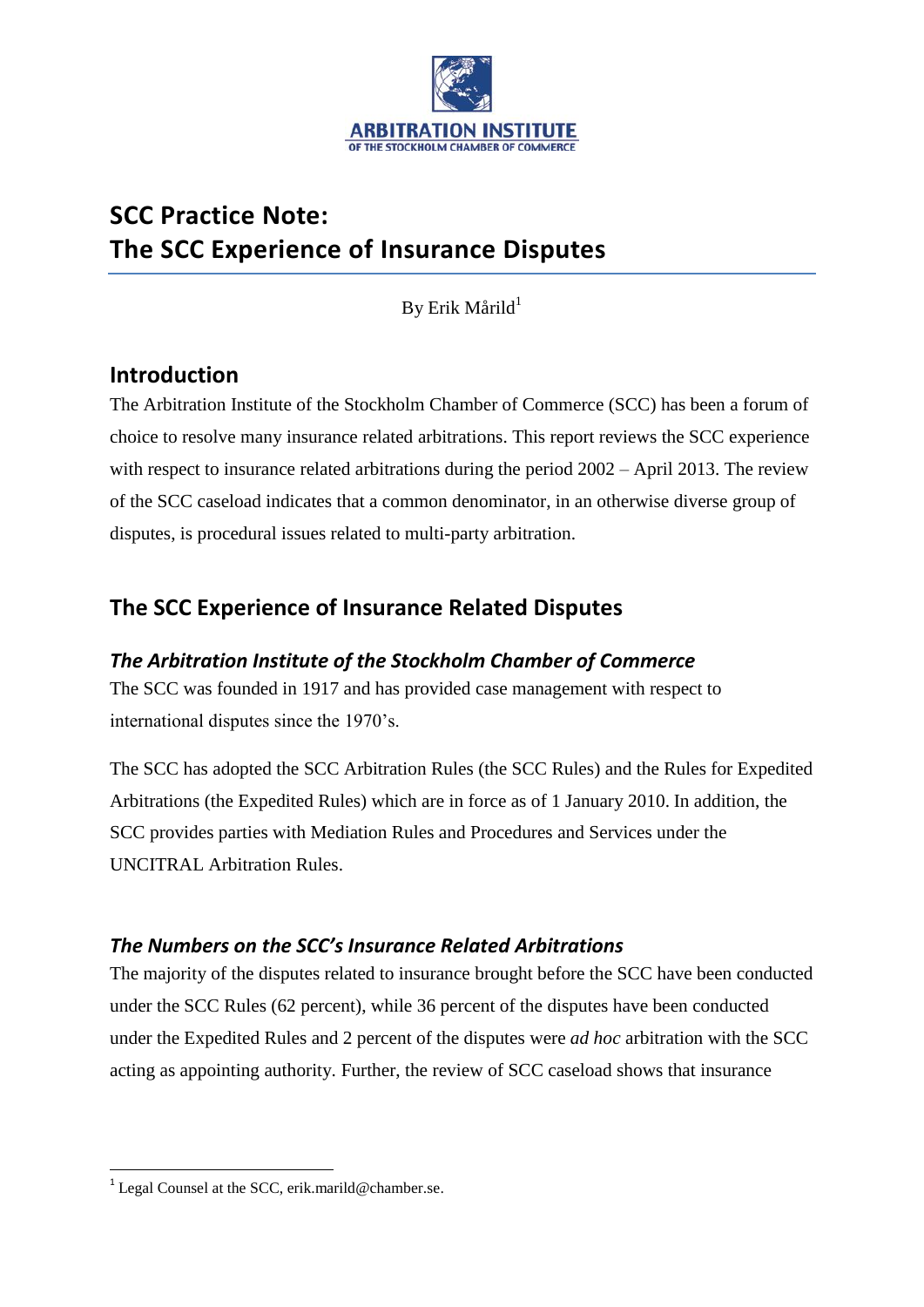

related arbitrations have an international footprint, with international cases making up 20 percent of the insurance arbitrations.<sup>2</sup>



The review of the SCC caseload shows that disputes related to insurance businesses include a wide range of legal and factual issues. The most common dispute concerned claims for recourse by an insurance carrier against a third party, accounting for 26 percent of the cases. 16 percent of the arbitrations concerned disputes related to mergers and acquisitions within the insurance industry while 11 percent of the arbitrations concerned claims for insurance coverage. Disputes related to insurance also included co-operation and distribution agreements (7 percent), disputes regarding shareholders agreements (7 percent) and disputes regarding franchise agreements (7 percent).

**.** 

<sup>2</sup> During the period 2003-2012, 48 percent of SCC's total caseload was international cases.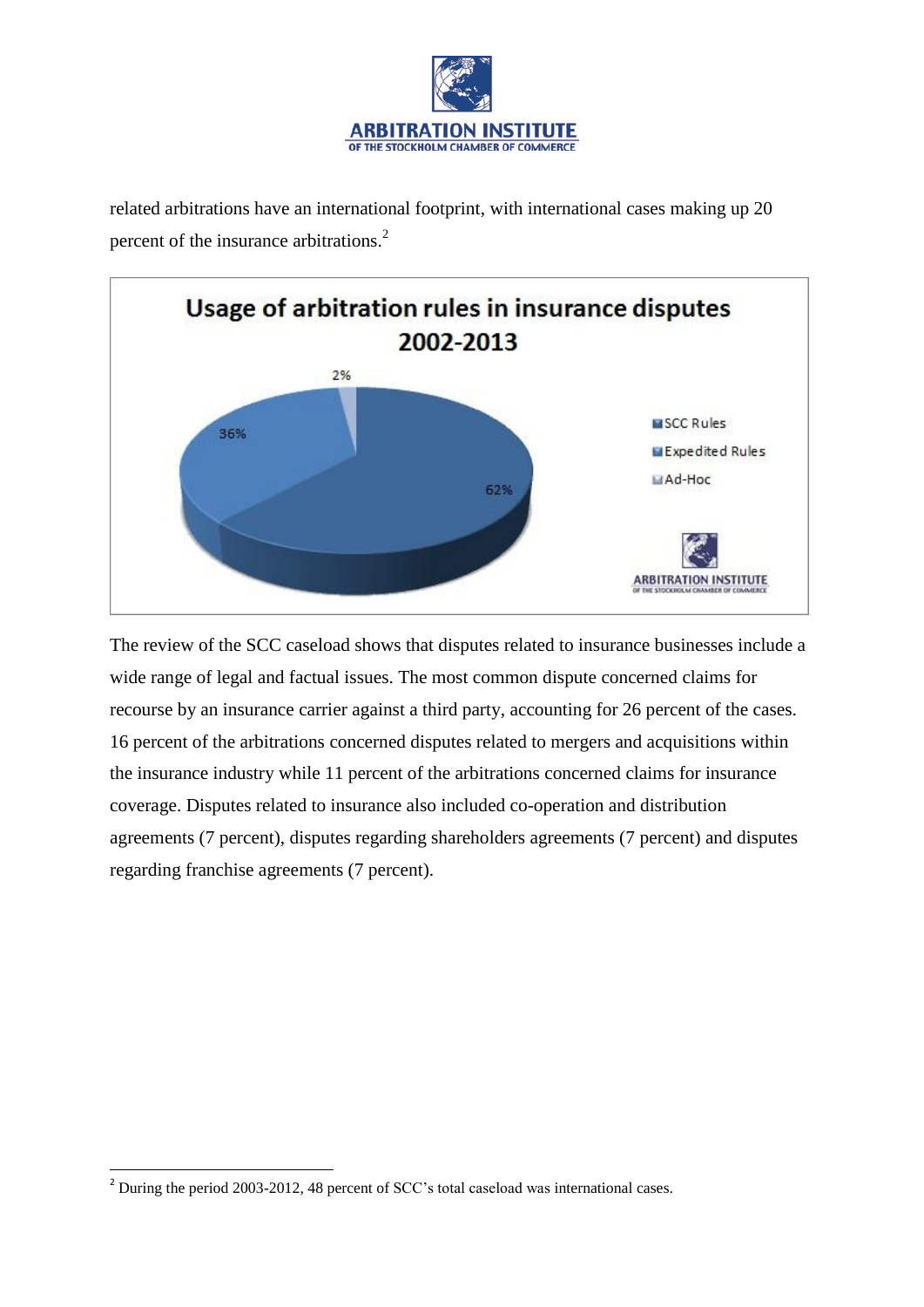



The group of miscellaneous insurance disputes at the SCC, accounting for 26 percent of the insurance disputes, illustrates the diversity of the insurance disputes. The group of miscellaneous disputes included claims regarding portfolio transfers, asset management and re-insurance.

#### *Issues Related to Multi-party Disputes*

 $\overline{a}$ 

The SCC experience of insurance arbitrations suggests that parties in insurance arbitrations are not seldom faced with issues related to multi-party disputes. 30 percent of the insurance arbitrations conducted at the SCC involved more than two parties.

The involvement of more than two parties raises the important issue of the appointment of arbitrators in multi-party arbitrations.<sup>3</sup> The SCC mechanism for appointment of arbitrator in multi-party arbitration is set out in article 13(4) of the SCC Rules. It provides that where there are multiple claimants or multiple respondents and the arbitral tribunal is to consist of more than one arbitrator, the parties on each side shall jointly appoint an equal number of

<sup>&</sup>lt;sup>3</sup> See for example Nathalie Voser, *Multi-party Disputes and Joinder of Third Parties* in Albert Jan van den Berg (ed), 50 Years of the New York Convention: ICCA International Arbitration Conference, ICCA Congress Series, 2009 Dublin Volume 14 (Kluwer Law International 2009) 343 – 410, at 361.